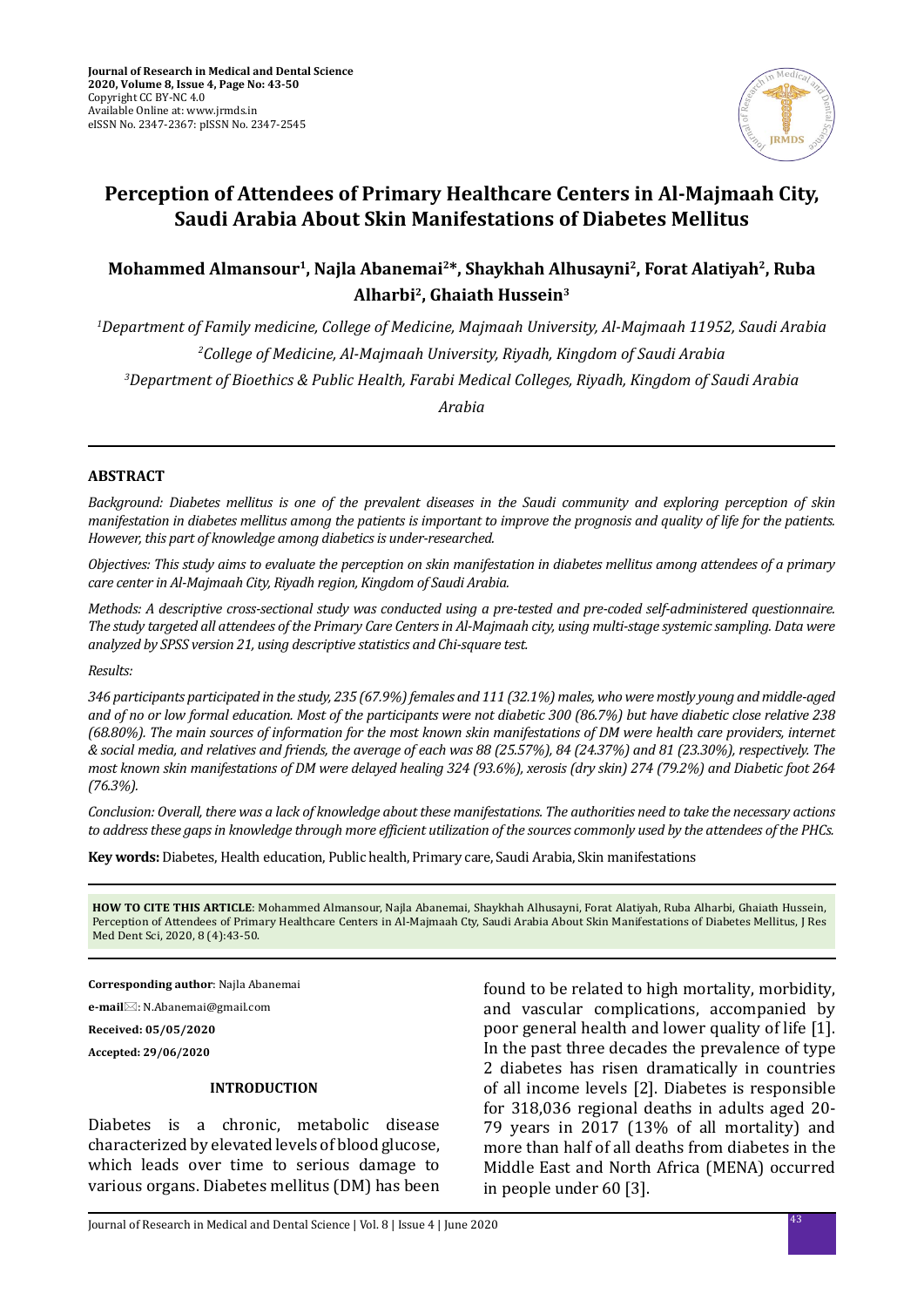The World Health Organization (WHO) has reported that Saudi Arabia ranks the second highest in the Middle East and is seventh in the world in the rate of diabetes. It is estimated that around 7 million of the population are diabetic and almost around 3 million have pre-diabetes, and an estimate of approximately a ten-fold increase in the past three decades in Saudi Arabia [1,3], particularly among females, older children/adolescent and in urban areas [4], of whom an estimate of 35,000 diabetic patients under the age of 20 years [3]. Further insidious increase in the prevalence and incidence of DM is expected in Saudi Arabia [1].

Skin disorders, usually neglected and frequently underdiagnosed among diabetic patients, are common complications and encounter a broad spectrum of disorders in both type 1 and type 2 diabetes mellitus (DM), e.g. cutaneous infection, dry skin, pruritus. They can be the first sign of diabetes, while uncontrolled diabetic patients will be at high risk of skin tags, xerosis, delay wound healing and diabetic foot ulcer [5].

Although diabetic's skin disorders are reported in the literature, there is limited data regarding early-stage skin disorders in DM patients. A study by Zimmo, et al. on 558 diabetic patients, attending the dermatology and diabetic clinic found that the common skin disorders were: xerosis (74.7%), pruritus (38.2%), diabetic dermopathy (30.1%), finger pebbles (25.6%), and thickened skin (22.2%) [6]. Another study found that Saudi diabetic patients had a greater prevalence of skin manifestations in type 2 than type 1, and as the duration of diabetes increased, the likelihood of developing skin manifestations also increased in those patients having diabetes of less than 5 years' duration (80.6%), compared to more than 5 years (98%). Shahzad, et al. found that the skin manifestations included gangrene, diabetic dermopathy, paresthesia, diabetic feet, diabetic bullae and fungal infections [7].

The current literature suggests that patient education improves the outcome and reduces the complications [8–10]. A summary of studies about public knowledge about DM among the Saudi population has shown a lack of public awareness of the risk factors and complications of DM, including medical students and healthcare workers [8,9]. Other studies have shown a significant statistical association between foot care education, practices, and diabetic foot [11] and suggested that periodic counseling should also be integrated into the treatment program [12]. Overall, there is a general agreement that diabetic patients should receive health education about clinical manifestations and prevention of diabetic complications.

Despite the high prevalence of skin manifestations of DM [6,13,14] and lack of knowledge about them [8,15,16], especially among those with lower levels of formal education [10,16,17] and the significance of health education about DM in improving the outcomes and managing its complications [8,18,19]; the specific knowledge about skin complications among Saudi diabetic patients remains an under-researched area. The aim of this study is to evaluate the perception of the attendees of a primary care center in Al-Majmaah City, Kingdom of Saudi Arabia about the skin manifestations in diabetes mellitus and to determine the sources of their knowledge about these manifestations.

#### **METHODS AND MATERIALS**

## **Study design**

This study used a cross-sectional questionnairebased study, where a pre-tested, pre-coded, questionnaires were used to collect data through a structured Arabic self-administered questionnaire categorized into demographic data; presence (or absence) of diabetes in the respondents or their families; their source of information about DM; and their awareness of skin complications associated with diabetes.

## **Study design and population**

A descriptive questionnaire-based study was conducted among the attendees of the PHC centers in Al-Majmaah City who fulfilled the inclusion criteria (whether diabetic or not) Al-Majmaah city, Riyadh province, which has an area of 30,000 square kilometers and a population of 45,000 people. The sample size was calculated at 346 participants.

## **Sampling and inclusion criteria**

The study used multi-stage systemic sampling. The sampling frame included all the PHCCs in Al-Majmaah City. Six PHCCs (Al-Faihaa, Al-Faisaliah, Al-Yarmouk, Harmah, Al-Majmaah, Al-Matar) were selected at random and subjects were selected using systemic random sampling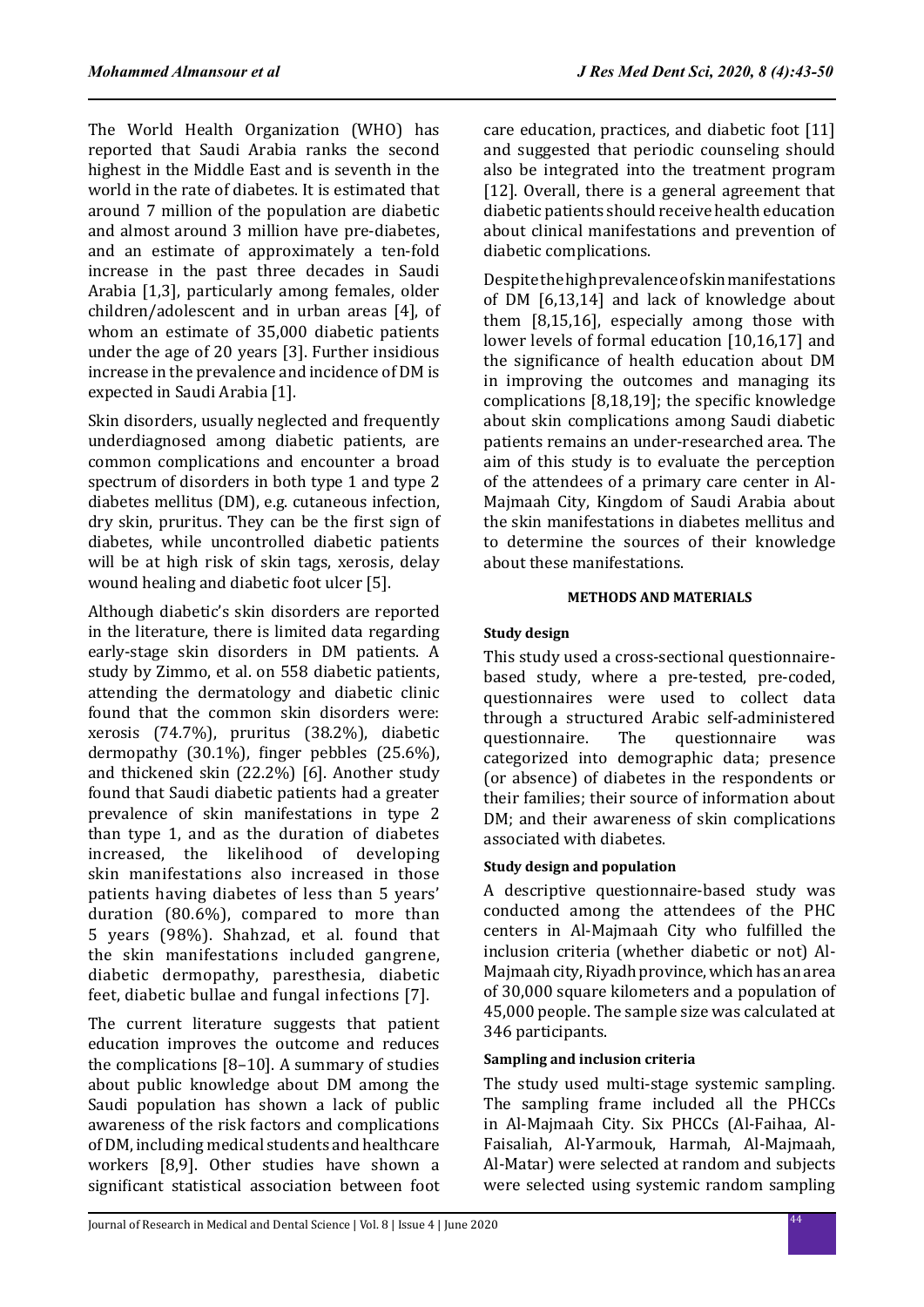from each PHCC attendance list who fulfilled the following inclusion criteria:

Age: 15 - 60 years old, regardless their diagnosis (diabetic or not).

Ability to understand and complete Arabic selfadministered questionnaire.

If the participant cannot complete the questionnaire by himself/herself, one of the researchers will read the questions and record the responses

Ability to provide informed consent.

Attendees who did not meet the inclusion criteria were excluded from the study.

## **Data collection and data analysis**

A pre-tested and pre-coded self-administered questionnaire was developed and used. It was revised by three consultants in endocrinology, dermatology, and research methods for consistency, validity, and suitability of use to collect the intended information. It consisted of two main parts. First, there was a section on demographic information and health condition of the participants, e.g. their gender, age, education level, diabetic or non-diabetic, and family history of diabetes. The second section asked about the participants' awareness of the skin manifestation of diabetes mellitus and the sources of this information. All the questions were in Arabic. Data collected by using the online link sent to the official list of registered phones in those PHCs. The data were entered into Microsoft Excel (version 2016), then transferred to the Statistical Package for the Social Sciences Program (SPSS) 21st Edition for statistical analysis. Chi square test of independence was performed to examine the relations between the main variables based on a degree of freedom (df) of 1 and p-value of 0.05 or less is considered statistically significant.

## **Ethical considerations**

The study was approved by the ethics committee in the Ministry of Health (Central IRB log No: 2019-0069E). The attendees of the PHC centers were approached for a written informed consent. The questionnaires were filled by the participants at their place and time of convenience. To maintain confidentiality, the questionnaires did not include any identifiable information and the filled questionnaires are kept safe in compliance with the Ministry of Health policies.

## **RESULTS**

## **Participants' educational and diabetic profiles**

346 participants participated in the study, 235 (67.9%) were females and 111 (32.1%) were males. Table 1 summarizes the main demographic and diabetic features of the participants. Overall, most of the participants were young and middleaged and were not diabetic 300 (86.7%) but have diabetic close relative 238 (68.80%). The diagnosis of diabetes was almost equal in both males and females, 22 (6.4%), and 24 (6.9%) respectively).

## **Main sources of information about skin manifestations of DM**

Overall, the main sources of information about diabetes were equally distributed among the participants, namely health care providers, internet & social media and relatives & friends, 102 (29.5%) for each. 40 participants (11.6%) stated that their main source of information about diabetes was the educational materials. Moreover, for each source, there was no apparent variation by the participants' gender, except for the Educational Material, where there were less men than women who considered them as their main source of information, 29 (12.3%) and 11 (9.9%), respectively (Table 2). There was no significant association between sex of the participants and their main source of knowledge about DM, X2 (3, N=364)=1.006, p=0.800.

The sources of information for the most known skin manifestations of DM were health care providers, internet & social media, and relatives and friends, the average of each was 88 (25.57%), 84 (24.37%) and 81 (23.30%), respectively. The main sources among both female and male participants were internet and social media, relatives and friends, and health care providers, with an average of 30% for each in both categories. The least used source of information was the educational material which was used by 29 (12.3%) female participants and 11 (9.9%) male participants.

#### **Participants' knowledge about skin manifestations of DM**

The participants' knowledge about various skin manifestations of DM varied widely (Figure 1: source vs manifestation). The most known skin manifestations of DM were delayed healing 324 (93.6%), xerosis (dry skin) 274 (79.2%)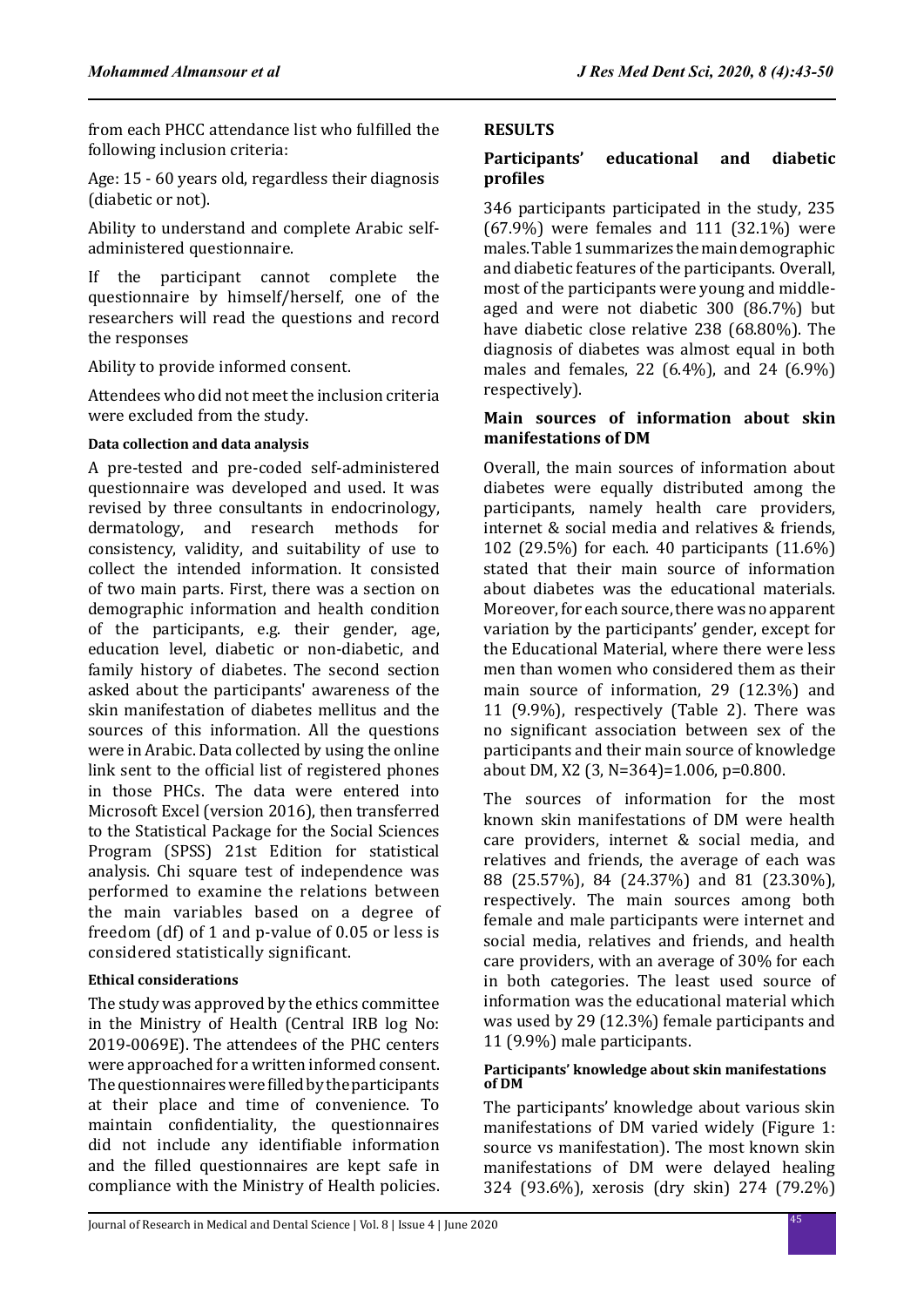| Variable     | Female         |            |                      | Male       | <b>Total</b> |            |  |
|--------------|----------------|------------|----------------------|------------|--------------|------------|--|
|              | Frequency      | Percentage | Frequency            | Percentage | Frequency    | Percentage |  |
|              |                |            | Age                  |            |              |            |  |
| >60          | 5              | 1.40%      | 10                   | 2.90%      | 15           | 4.30%      |  |
| 15-30        | 110            | 31.80%     | 39                   | 11.30%     | 149          | 43.10%     |  |
| $31 - 45$    | 86             | 24.90%     | 35                   | 10.10%     | 121          | 35.00%     |  |
| 46-60        | 34             | 9.80%      | 27                   | 7.80%      | 61           | 17.60%     |  |
| Total        | 235            | 67.90%     | 111                  | 32.10%     | 346          | 100.00%    |  |
|              |                |            | Education            |            |              |            |  |
| Illiterate   | 2              | 0.60%      | $\mathbf{1}$         | 0.30%      | 3            | 0.90%      |  |
| Primary      | 5              | 1.40%      | 0                    | 0.00%      | 5            | 1.40%      |  |
| Intermediate | $\overline{7}$ | 2.00%      | 17                   | 4.90%      | 24           | 6.90%      |  |
| Secondary    | 45             | 13.00%     | 36                   | 10.40%     | 81           | 23.40%     |  |
| University   | 167            | 48.30%     | 51                   | 14.70%     | 218          | 63.00%     |  |
| Postgraduate | 9              | 2.60%      | 6                    | 1.70%      | 15           | 4.30%      |  |
| Total        | 235            | 67.90%     | 111                  | 32.10%     | 346          | 100.00%    |  |
|              |                |            | Diabetic status      |            |              |            |  |
| Not diabetic | 211            | 61.00%     | 89                   | 25.70%     | 300          | 86.70%     |  |
| Diabetic     | 24             | 6.90%      | 22                   | 6.40%      | 46           | 13.30%     |  |
| Total        | 235            | 67.90%     | 111                  | 32.10%     | 346          | 100.00%    |  |
|              |                |            | Family history of DM |            |              |            |  |
| <b>No</b>    | 69             | 19.90%     | 39                   | 11.30%     | 108          | 31.20%     |  |
| Yes          | 166            | 48.00%     | 72                   | 20.80%     | 238          | 68.80%     |  |
| Total        | 235            | 67.90%     | 111                  | 32.10%     | 346          | 100.00%    |  |

#### **Table 1: Demographic and diabetic profile of participants.**

#### **Table 2: Main source of participants' information about diabetes.**

|           | Source of information |                             |     |                       |     |                         |     |                              |  |  |  |  |
|-----------|-----------------------|-----------------------------|-----|-----------------------|-----|-------------------------|-----|------------------------------|--|--|--|--|
| Sex       |                       | <b>Educational material</b> |     | <b>Health sources</b> |     | Internet & Social media |     | <b>Relatives and Friends</b> |  |  |  |  |
|           | No.                   | %                           | No. | %                     | No. | %                       | No. | %                            |  |  |  |  |
| Fema $1e$ | 29                    | 12.30%                      | 66  | 28.10%                | 71  | 30.20%                  | 69  | 29.40%                       |  |  |  |  |
| Male      | 11                    | 9.90%                       | 36  | 32.40%                | 31  | 27.90%                  | 33  | 29.70%                       |  |  |  |  |
| Total %   | 40                    | 11.56%                      | 102 | 29.48%                | 102 | 29.48%                  | 102 | 29.48%                       |  |  |  |  |



**Figure 1: Knowledge about skin manifestations of DM compared to the source of information about the disease.**

<sup>46</sup> Journal of Research in Medical and Dental Science | Vol. 8 | Issue 4 | June 2020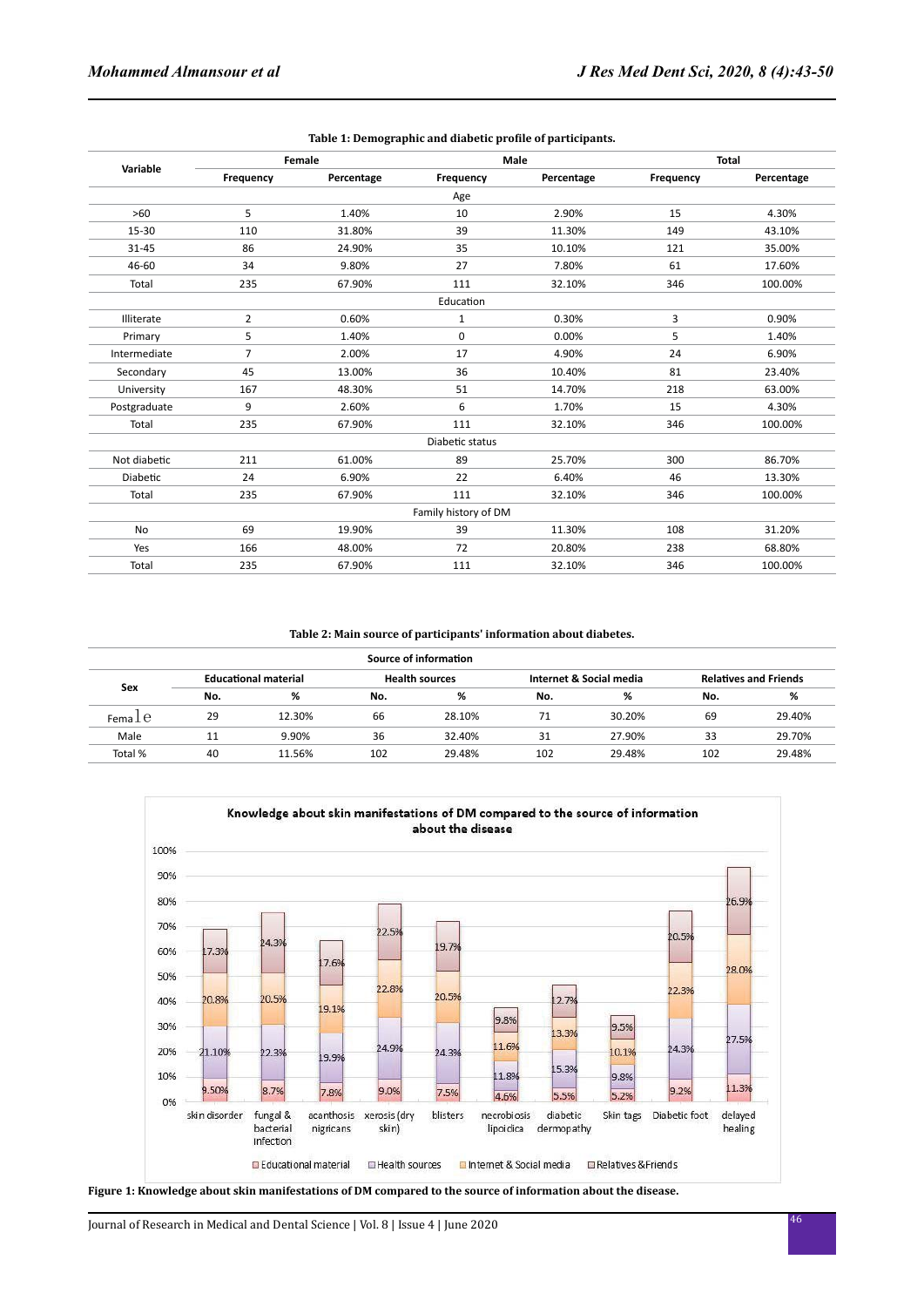

**Figure 2: Percentage of those aware of the skin manifestations of DM distributed by their diabetic status.**

and diabetic foot 264 (76.3%). In contrast, the least known manifestations were Skin tags 120 (34.7%), necrobiosis lipoidica 131 (37.9%), and diabetic dermopathy 162 (46.8%).

The manifestations were better known among those who used health care providers sources, Internet & Social media, and Relatives &Friends as their main sources of information, with average of 88 (25.57%), 84 (24.37%) and 81 (23.30%), respectively, compared to an average of only 34 (9.83%) among those who used educational material across all the manifestations. There was no statistical association between the source of the information about DM except for skin disorders (p=0.033) and blisters (p=0.044).

The average of awareness of skin manifestations of DM among the participants was 206 (59.6%). However, the average percentage of knowledge about these manifestations among female participants was 144.8 (44.4%), which was more than double the average of knowledge among the male participants 61.4 (19.0%).

The level of knowledge about skin manifestations of DM had the same pattern among both diabetic and non-diabetic patients (Figure 2). There was no statistical association between the diagnosis of DM and the level of awareness about its skin manifestations. Nevertheless, the diabetic patients were more aware of the association of DM and blisters 36 (78.3%), skin disorders 35 (76.1%) and skin tags 17 (37%) compared to

the non-diabetics about these manifestations.<br>However, the non-diabetics were more the non-diabetics were more aware of the association of the rest of the skin manifestations they were asked about.

#### **DISCUSSION**

This study was conducted to assess the knowledge of the attendees of the PHC centers in Al-Majmaah city about skin manifestations of DM. The main findings are discussed under two subheadings: The demographic and diabetic profile and the sources and levels of knowledge about these manifestations.

## **The participants' demographic and diabetic profile**

Most of the participants were female attendees, persons who have low level of education, and young persons. This is quite comparable to the overall demographic profile of the Saudi population. The persons between 15 and 34-year-old represent about 25%, and those between 35 and 40-year-old represent about 31%, while those who are 60-year-old or more represent 5.5% of the population [20]. However, the level of persons who are either illiterate or with primary education is unexpectedly higher than the national and international figures, which is estimating the literacy rate in the kingdom at around 90% in both sexes [21], as well as other similar studies [22]. This could be an incidental finding given that most of the attendees of those PHCs were from the remote rural villages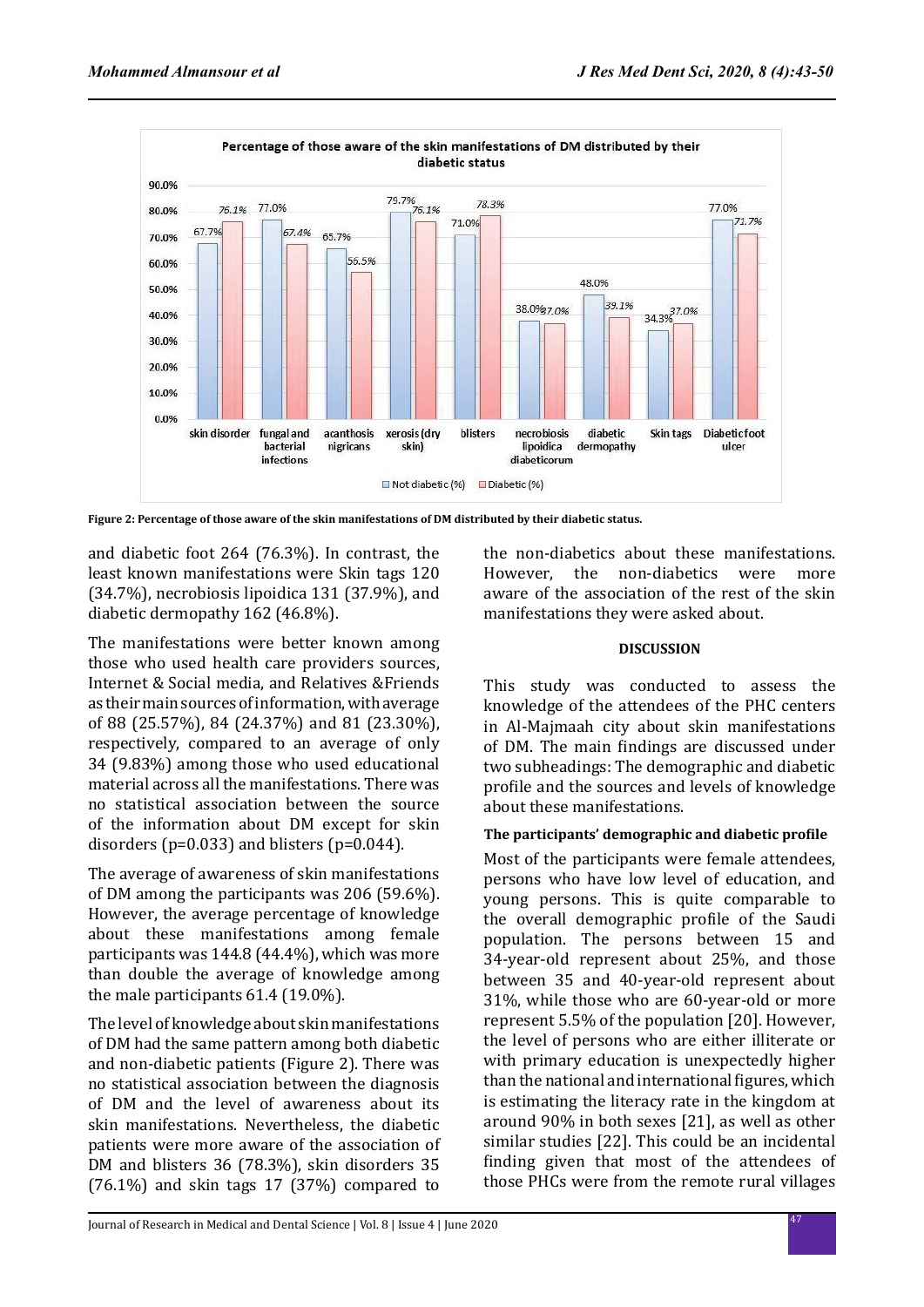around Al-Majmaah city. This assumption can be supported by the findings of a similar study on the same population by Alzahrani, et al. who found that 18% of the participants were either illiterate or with primary education [23].

Moreover, this could be explained by the fact that despite the high number of PHC visits estimated at 50.2 million visits in 2018; this figure represents less than half (43.2%) of the total number of visits to health care facilities in the same year, estimated at 144 million visits [20]. It is reasonable to expect that the more educated persons would have better jobs that facilitate their access to other sources of healthcare, hence missed in this PHC-based study. Nevertheless, Salem et al. found is no relation between the level of health literacy with age and education level of the participants [16].

Most of the participants were not diabetic 300 (86.7%) yet had diabetic, close relative 238 (68.8%), which is concomitant with their mostly young age. The significance of assessing their knowledge about skin manifestations of DM is that they are at relatively higher risk to be diabetic [22]. Thus, their knowledge needs to be assessed so that the needed interventions are taken early in case their knowledge was deficit or incorrect. Also, as discussed later, it should be known whether their diabetic, close relatives represent the main source of information about the disease.

## **Knowledge about the skin manifestations of DM Main sources of knowledge**

There were three main sources of information about the skin manifestations of DM: Healthcare providers, the use of the internet and social media. The reliance on health providers' source is relevant given the high percentage of participants with low or no formal education. Moreover, the role of the healthcare providers in effective diabetes education and prevention of complications was concluded in other studies. For example, Goweda, et al. found that almost half of the participants (49.1%) in their study received educational information from their providers [11], while Alwan, et al. found that the most frequent sources were mass media (57.4%) and health sector (29.9%) [24].

The use of the internet and social media as a main source of information is relevant to the official published figures that among those whose ages range between (12 and 65 years), 83.83% use the internet, and 91% use cell phones [25]. Also, this result is comparable to other studies conducted in the kingdom. Mohieldein, et al. have conducted a study that involved 2007 Saudi citizens about their knowledge about diabetes found that relatives and friends, in addition to media, were the major sources of information (73.8% and 47.1%, respectively) [26]. Similarly, Salem, et al. found that media and family members are common sources of information about diabetes [16].

In contrast, the least used source of information was the educational material in both male and female participants (12.3% and 9.9%, respectively). This is expected given the high level of illiterate and low-educated participants. Moreover, the use of this material has diminished by the ministry of health. For example, in 2018 there were only 31 health education lectures held was lectures, no educational seminars, and 53,000 visits to health education clinics out of 50.2 million visits to the PHCs in the same year [27]. Moreover, educational material was not found helpful in other studies on knowledge about DM in the Saudi population [9,22,28].

The most known skin manifestations of DM were delayed healing 324 (93.6%), xerosis 274 (79.2%) and Diabetic foot 264 (76.3%), which are the commonly seen manifestations of DM in Saudi population [7,29,30]. The level of knowledge about delayed healing is higher than other studies [31–33]. Expectedly, the least level of knowledge was among those who used educational material at an average of 9.9%, which matches the levels of their usage as sources of information about DM.

Interestingly, the levels of knowledge among female participants were more than double that of male participants. Given that both sexes receive the same services, used the same sources of information almost equally, and lack of sexsegregated statistics about the PHCs visits in the annual Ministry of Health (MOH) statistics; it would be hard to find a straightforward explanation from this study. Nevertheless, this finding is like the findings of Al-Mutairi (2015) who found that female students were more aware of the benefits of preventative lifestyle behaviors than males [34]. However, our findings contradict previous findings which found that there is a lack of knowledge within the age group less than 40-year-old, females, and illiterates [35].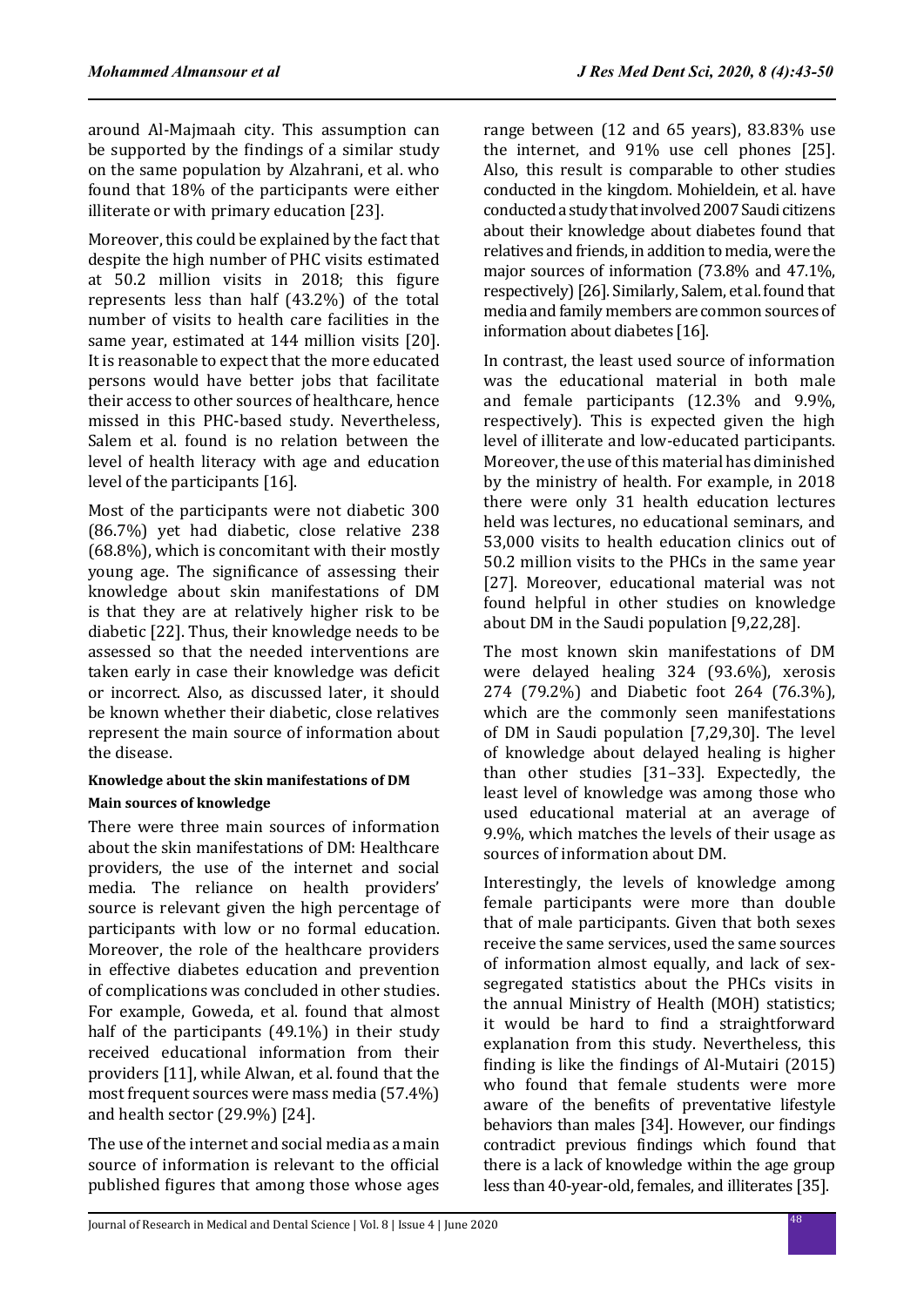Another interesting finding is that the levels of knowledge about skin manifestations of DM were similar among both diabetic and non-diabetic participants. Moreover, the nondiabetics had better levels of knowledge about skin disorders and blisters as skin manifestations of DM, compared to diabetic patients. Lack of knowledge among Saudi diabetic patients has been described by Mohieldein, et al. who concluded that there is serious unawareness of diabetes [26].

The main limitation of this study is related to its geographical and conditional scope, where it included a mostly suburban region of Riyadh that may not be representative of the metropolitan capital city. The questions were focused on the skin manifestations of DM without further expansion of other complications or risk factors. However, this was meant to remedy the gap in knowledge about this under-researched area of DM without repeating the known information from other studies done in Saudi Arabia.

#### **CONCLUSION**

Our study has revealed characteristics and gaps in the current knowledge about skin manifestations of DM. Overall, there was a lack of knowledge about these manifestations. The authorities need to take the necessary actions to address these gaps in knowledge through more efficient utilization of the sources commonly used by the attendees of the PHCs. Any means of communication of information need to consider the educational level of the target audience. Peer knowledge is an area that needs to be explored and enhanced through training diabetic patients to educate their relatives and other patients who are at higher risk of getting diabetes.

#### **ACKNOWLEDGEMENT**

The study was approved and funded by The Research Center of Basic Health Science in the Deanship of Research at Majmaah University (research No.73/1439). We would like to acknowledge Mrs Raghad Abanemai for her effort in facilitating data collection.

#### **REFERENCES**

- 1. Abdulaziz Al Dawish M, Alwin Robert A, Braham R, et al. Diabetes mellitus in Saudi Arabia: A review of the recent literature. Curr Diabetes Rev 2016; 12:359-368.
- 2. https://www.who.int/health-topics/ diabetes#tab=tab\_1
- 3. https://www.thelancet.com/journals/lancet/article/ PIIS0140-6736(16)31679-8/fulltext
- 4. Alotaibi A, Perry L, Gholizadeh L, et al. Incidence and prevalence rates of diabetes mellitus in Saudi Arabia: An overview. J Epidemiol Glob Health. 2017; 7:211-218.
- 5. Duff M, Demidova O, Blackburn S, et al. Cutaneous manifestations of diabetes mellitus. Clin Diabetes 2015; 33:40-48.
- 6. Zimmo SK. Prevalence of skin manifestations in diabetes mellitus at King Abdulaziz University Hospital. Saudi J Intern Med 2012; 2:19-22.
- 7. Shahzad M, Al Robaee A, Al Shobaili HA, et al. Skin manifestations in diabetic patients attending a diabetic clinic in the Qassim region, Saudi Arabia. Med Princ Pract 2011; 20:137-141.
- 8. Alanazi AM, Abo El-Fetoh NM, Alotaibi HK, et al. Survey of awareness of diabetes mellitus among the Arar population, Northern border region of Saudi Arabia. Electron Phys 2017; 9:5369-5374.
- 9. Alanazi FK, Alotaibi JS, Paliadelis P, et al. Knowledge and awareness of diabetes mellitus and its risk factors in saudi arabia. Saudi Med J 2018; 39:981.
- 10. Al Zahrani HA, Qadi MA. Foot care knowledge and practice among diabetic patients attending primary health care centers in Jeddah City. J King Abdulaziz Univ Med Sci 2011; 98:1-34.
- 11. Goweda R, Shatla M, Alzaidi A, et al. Assessment of knowledge and practices of diabetic patients regarding diabetic foot care, in Makkah, Saudi Arabia. J Fam Med Heal Care 2017; 3:17-22.
- 12. Inzucchi SE, Bergenstal RM, Buse JB, et al. Management of hyperglycemia in type 2 diabetes: A patient-centered approach: Position statement of the american diabetes association (ADA) and the European association for the study of diabetes (EASD). Diabetes Spectr 2012; 25:154-171.
- 13. de Macedo GMC, Nunes S, Barreto T. Skin disorders in diabetes mellitus: an epidemiology and physiopathology review. Diabetol Metab Syndr 2016; 8:63.
- 14. Lima AL, Illing T, Schliemann S, et al. Cutaneous manifestations of diabetes mellitus: A review. Am J Clin Dermatol 2017; 18:541-553.
- 15. Aida H, Heather G, Maria V, et al. Diabetes awareness and behavioural risk factors among University students in Saudi Arabia. Middle East J Fam Med 2013; 99:1-6..
- 16. Salem A, Majed A, Mahfooz Mustafa MA, et al. Knowledge, attitude, and practice regarding diabetes mellitus among general public and diabetic patients in Riyadh, Saudi Arabia. Asian J Pharm. 2018: 12.
- 17. Al-Aboudi IS, Hassali MA, Shafie AA. Knowledge, attitudes, and quality of life of type 2 diabetes patients in Riyadh, Saudi Arabia. J Pharm Bioallied Sci 2016; 8:195.
- 18. Sanjay S, Chin YC, Sun Y, et al. Awareness of HbA1c and Its relationship With Diabetic Retinopathy Among Adult Diabetic Patients Attending a Tertiary Ophthalmic Center. Diabetes Care 2013; 36:e1LP-e1.